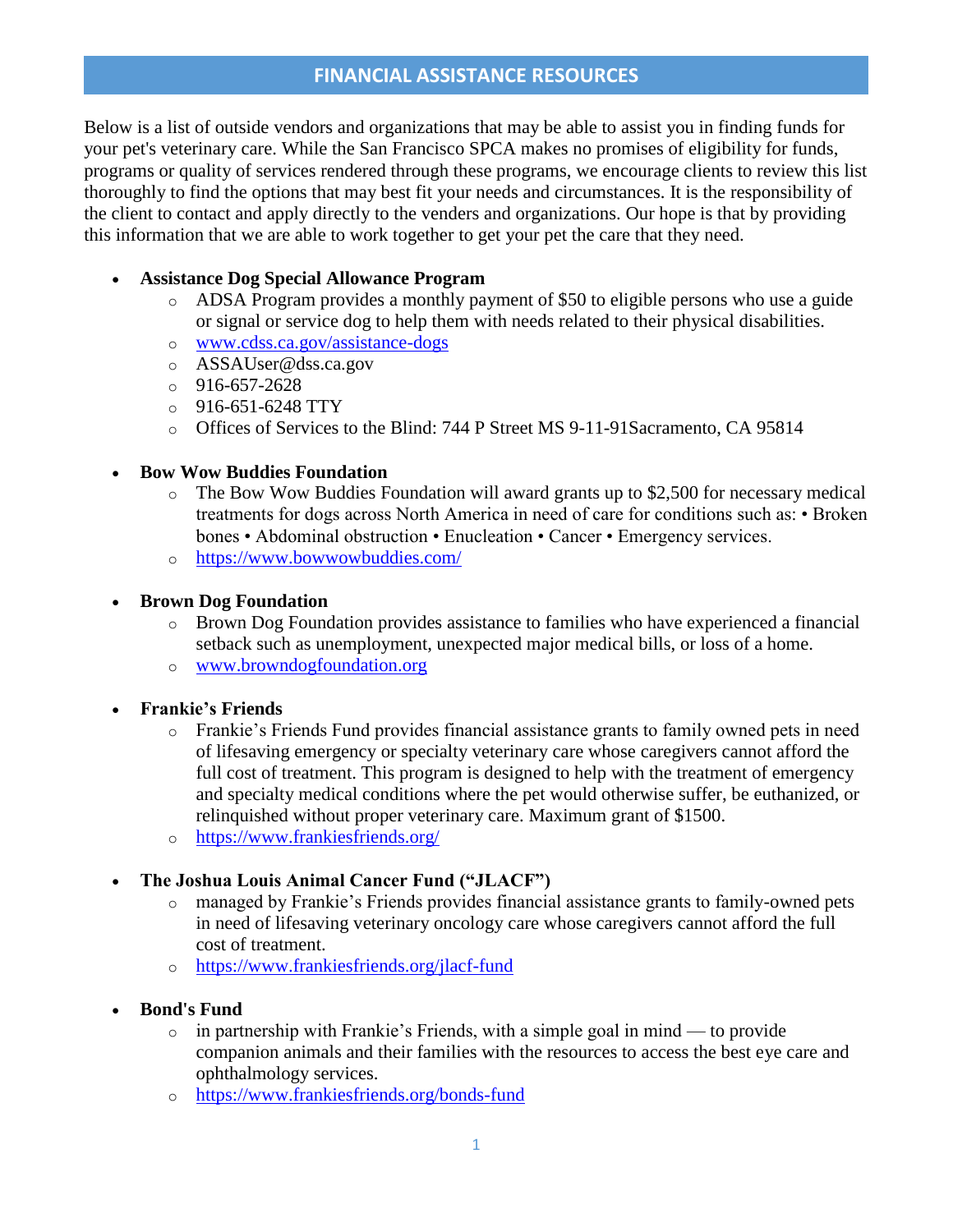# **FINANCIAL ASSISTANCE RESOURCES**

#### **Friends & Vets Helping Pets**

- o Friends and Vets Helping Pets assist families with financial limitations to pay for extraordinary veterinary expenses necessary to save a pet's life.
- o <https://friendsandvetshelpingpets.org/>
- o 859-309-2043
- o P.O. BOX 910117 Lexington, KY 40591

#### **Handicapped pets Foundation**

- o Handicapped Pets Foundation HPF is a nonprofit dedicated to the health and well being of elderly, disabled and injured pets. HPF donates mobility equipment to pets in need.
- o [www.hpets.org](http://www.hpets.org/) [info@hpets.org](mailto:info@hpets.org)
- $\circ$  603-637-2200
- o 14 Veterans Road, Unit 22 Amherst, NH 03031
- **Help-A-Pet** 
	- o Help A Pet provides financial assistance to pet owners who are unable to afford the cost of veterinary services, medicine, or medical supplies for a sick or injured pet.
	- o <https://www.help-a-pet.org/apply.html>
- **Hope Mending Hearts** 
	- o Hope Mending Hearts provides financial assistance grants so pet owners, Good Samaritans and rescuers can care for animals who need urgent veterinary care.
	- o <http://www.hopemendinghearts.net/grant-process/> [info@hopemendinghearts.net](mailto:info@hopemendinghearts.net)
	- o 5021 Nottingham Avenue, St. Louis, MO 63109
	- o FAX: 314-352-3707
- **Miranda's People**
	- o Miranda's People provides financial assistance for dog's with cancer.
	- o <http://www.mirandaspeople.org/index.htm>
- **The Mosby Foundation** 
	- o The Mosby Foundation helps qualified limited-income pet parents facing extenuating veterinary circumstances.
	- o <https://www.themosbyfoundation.org/>

### **The Onyx and Breezy Foundation**

- o The Onyx & Breezy Foundation Grants for pets of individuals where medical hardship is present.
- o PO Box 857 Tuxedo, NY 10987
- o [onyxandbreezy.org](mailto:info@onyxandbreezy.org)
- **Paws 4 A Cure** 
	- $\circ$  Paws 4 A Cure provides financial assistance throughout the US to those who cannot afford veterinary care for dogs and cats with all illnesses and injuries.
	- o <http://www.paws4acure.org/>
	- o P.O. BOX 1821, Wakefield MA 01880